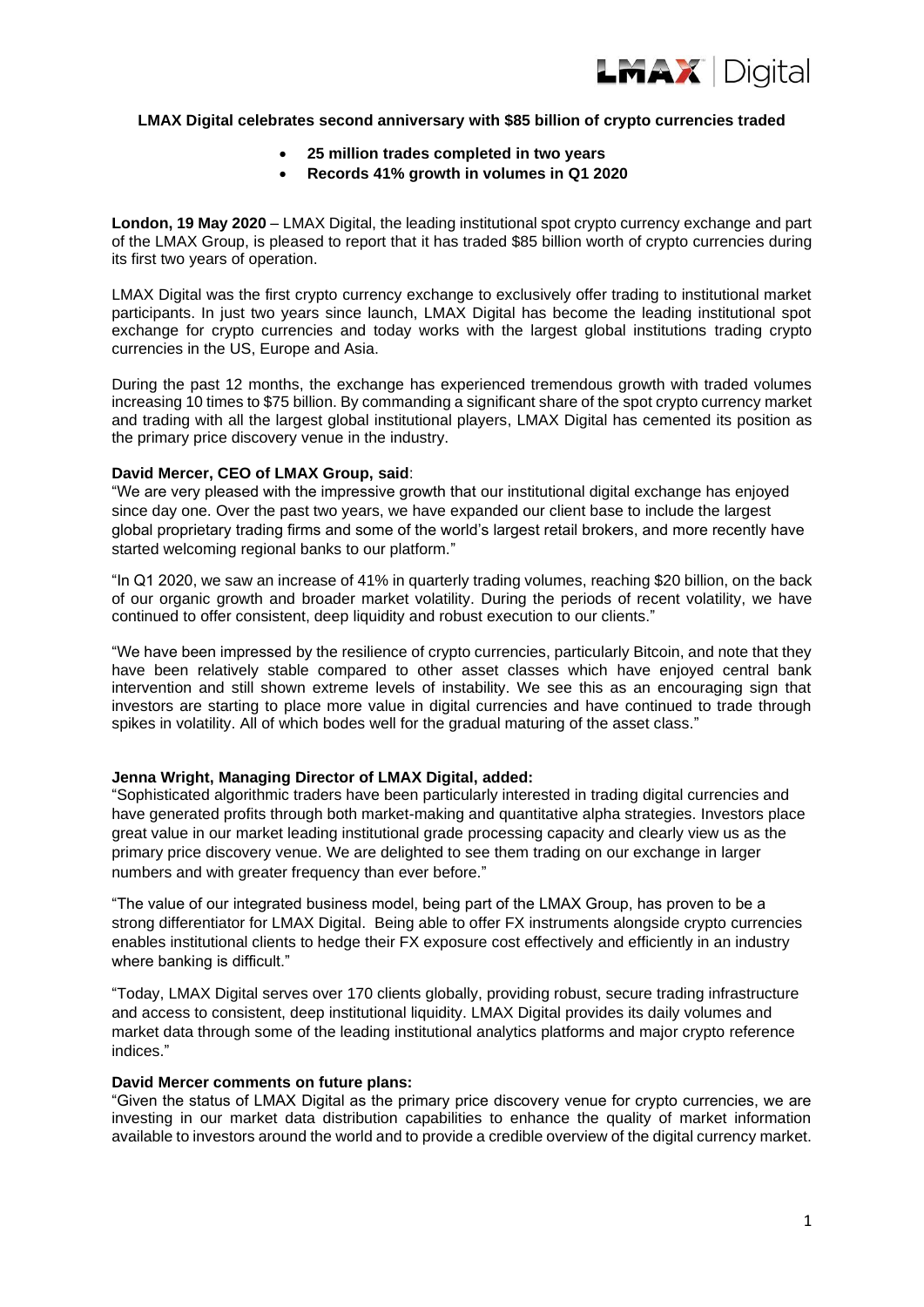

"In line with this goal, in the near future we are seeking to add our trade and market data to more of the world's leading market reference indices."

"Further afield we are looking to expand our product portfolio to continue to meet the needs of our clients as we continue our growth trajectory in line with the growth and maturity of the asset class."

"I am certain that LMAX Digital will play a large part in the evolution of this industry and will drive further acceptance of crypto currencies as an established asset class by institutional traders. This will oblige large global banks to offer institutional investors traditional banking services and credit, which will in turn add increased liquidity to the market and move crypto currencies into the mainstream."

# **LMAX Digital – Last 12 months highlights:**

- **Performance highlights:**
	- \$75 billion traded
	- 20 million trades completed
	- 125 new institutional clients onboarded
	- \$250 million Average Daily Volumes (ADV) as of May 2020
	- Monthly record high of \$8.6 billion traded in June 2019
	- Daily record high of \$1.25 billion traded on 27 June 2019.

#### **Growth rates:**

- 10x in total traded volumes
- 10x in ADV
- 6x in revenues
- 5x in number of completed trades

**– ENDS –**